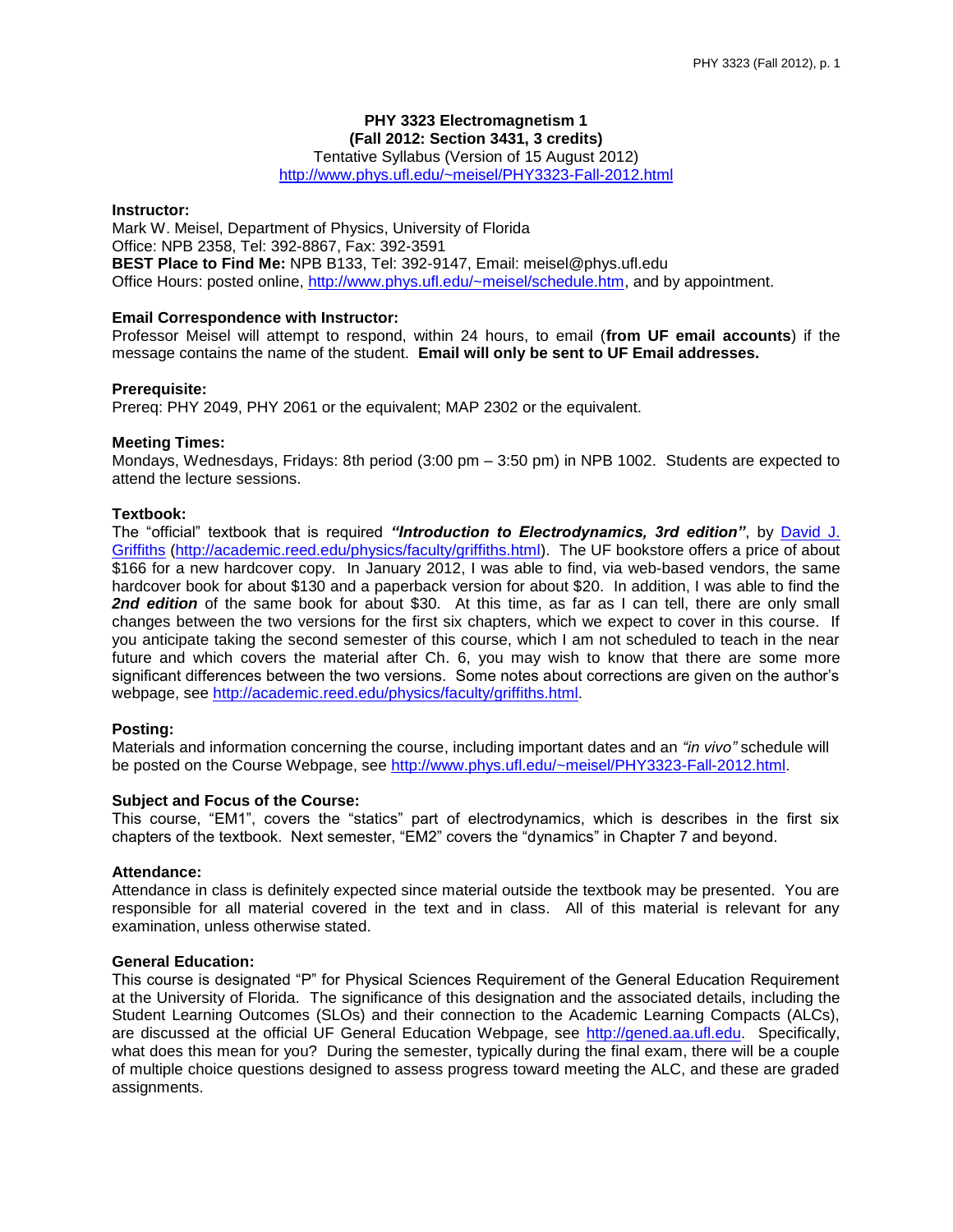## **Grading:**

During the course and during the regular class meeting times, there will be six chapter tests (30 points each for about 50 minutes). The highest 5 grades on the chapter tests will be counted toward the final grade. At the end of the course, there will be one two-hour, final examination (100 points, two hours) that is scheduled by the registrar. In class, there will be 50 points acquired with the HITT System (Remote Response System). In other words, the total number of available points is 300. Attendance for all tests, HITT exercises, examinations, and lectures is expected. Some extra-credit points may be available, and these opportunities will be described during the course. The letter grade assignment based on percentage of points earned is given in the next paragraph and any potential adjustment of this scale will<br>be discussed in class. Finally, the UF grading policies can be found at found at: Finally, the UF grading policies can be found at found at: [https://catalog.ufl.edu/ugrad/current/regulations/info/grades.aspx.](https://catalog.ufl.edu/ugrad/current/regulations/info/grades.aspx)

## **Summary of Points Available Final Course Grade Scale**

| Chapter Tests (Best 5 of 6) | 150 points | 50%  | A      | $85\% - 100\%$   |
|-----------------------------|------------|------|--------|------------------|
| Final Exam                  | 100 points | 33%  | А-     | 80% - 84.999999% |
| HITT excercises (50 of 60)  | 50 points  | 17%  | B+     | 75% - 79.999999% |
|                             |            |      | B      | 70% - 74.999999% |
| Total                       | 300 points | 100% | B-     | 65% - 69.999999% |
|                             |            |      | C+     | 60% - 64.999999% |
|                             |            |      | $\sim$ |                  |

| А  | 85% - 100%       |
|----|------------------|
| А- | 80% - 84.999999% |
| B+ | 75% - 79.999999% |
| R  | 70% - 74.999999% |
| в- | 65% - 69.999999% |
| C+ | 60% - 64.999999% |
| C  | 55% - 59.999999% |
| င- | 50% - 54.999999% |
| D+ | 45% - 49.999999% |
| D  | 40% - 44.999999% |
| D- | 35% - 39.999999% |
| F  | 0% - 34.999999%  |

## **Homework Problems:**

Homework will not be collected or graded. However, questions on HITT exercises, tests, and the final examination will be based on these types of problems and similar ones. Regularly throughout the course, students are encouraged to communicate questions by email for an in-class "review" session.

## **Make-Up HITT, Test, and Exam Policy:**

Only in the event of extraordinary circumstances will students be allowed to take a make-up HITT, test, or exam. The only way students will be allowed to take a make-up exercise is if they have a legitimate excuse, accompanied by some documentation from a medical doctor, an attorney, or a UF official. Notes from family members are not acceptable. When possible, the student should inform the Instructor in advance of absences from graded assignments.

## **Academic Honesty:**

Each student is expected to generate graded work by an individual and original effort. It is understood that some students benefit from "group study". However, all quizzes, tests, and the final examination will be individual efforts, using only the materials authorized by the Instructor. Any violation of this policy will be treated according to UF policy (e.g. usually a zero grade is given on the assignment). Please review the University Policies on Academic Honesty, and helpful links are: <http://www.dso.ufl.edu/sccr/> and [http://www.dso.ufl.edu/studenthandbook/studentrights.php.](http://www.dso.ufl.edu/studenthandbook/studentrights.php) Note that the process is one that involves the faculty member and the students:

*"In adopting this Honor Code, the students of the University of Florida recognize that academic honesty and integrity are fundamental values of the University community. Students who enroll at the University commit to holding themselves and their peers to the high standard of honor required by the Honor Code. Any individual who becomes aware of a violation of the Honor Code is bound by honor to take corrective action. A student-run Honor Court and faculty support are crucial to the success of the Honor Code. The quality of a University of Florida education is dependent upon the community acceptance and enforcement of the Honor Code."*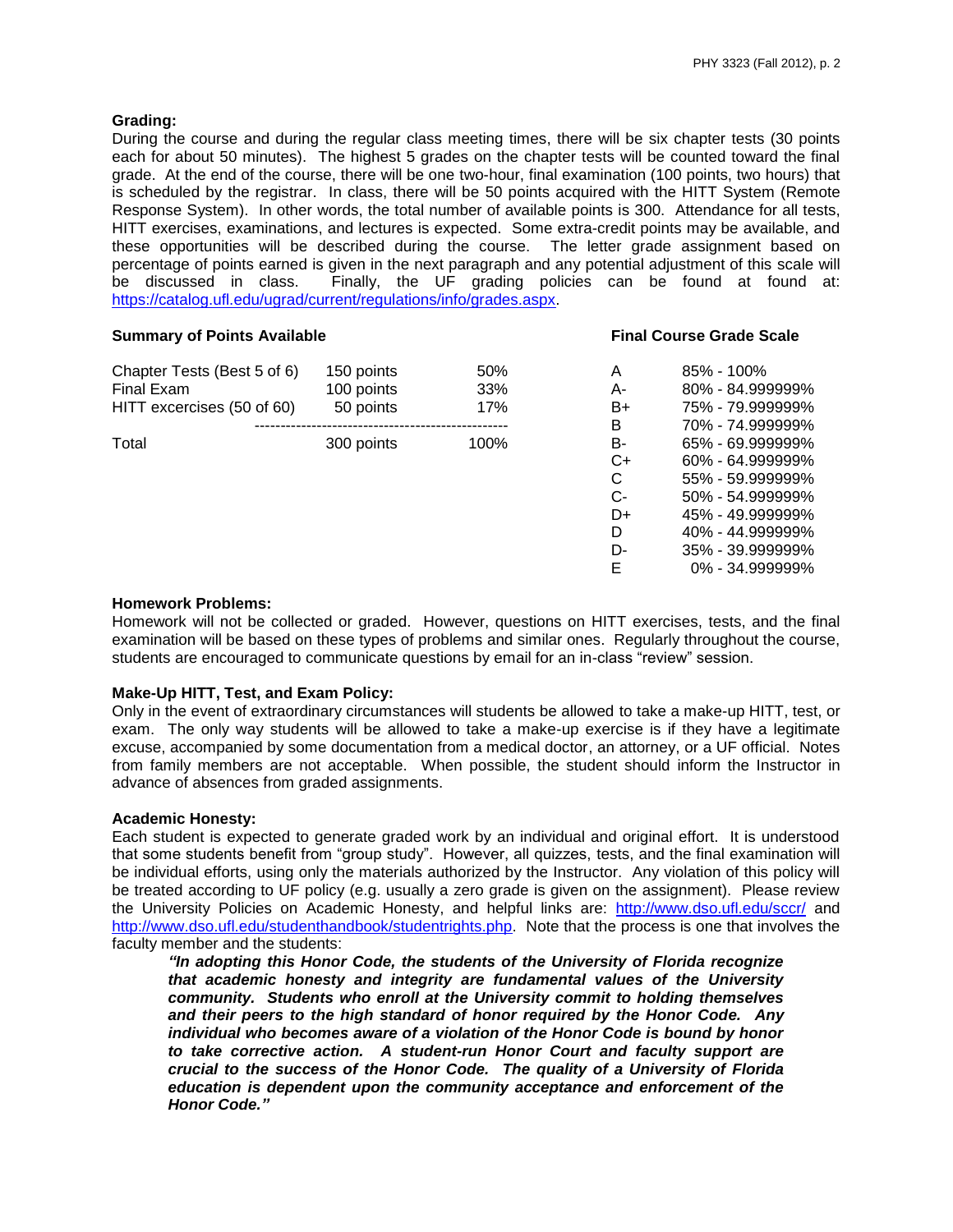## **Accommodations and Advising:**

Students requesting classroom accommodation must first register with the Dean of Students Office. The Dean of Students Office will provide documentation to the student who must then provide this documentation to the Instructor when requesting accommodation. The Dean of Students Office maintains a webpage at [http://www.dso.ufl.edu/.](http://www.dso.ufl.edu/)

## **Advising and Counseling:**

If you have any questions about your path to a BA or BS or "minor" in Physics, please consult with one of the undergraduate advisors in the department, see: [http://www.phys.ufl.edu/academics/undergraduate/.](http://www.phys.ufl.edu/academics/undergraduate/) The Department takes part in "UFTeach", a program designed to develop the next generation of Florida's math and science teachers. For more details see [http://ufteach.clas.ufl.edu.](http://ufteach.clas.ufl.edu/) Due to the nature of the environment at the university, it is not uncommon for students to experience stressful situations, and "study harder" sometimes does not seem to work. If you find yourself in this situation, you are encouraged to seek confidential counseling, see: [http://www.counseling.ufl.edu/cwc/.](http://www.counseling.ufl.edu/cwc/)

#### **Incomplete Policy:**

A grade of incomplete is typically given to students who endure a situation in which they are incapable of completing the coursework. The I-grade is not to be given to students who are simply dissatisfied with their performance in the course. If you find you are in a situation that might qualify you for an I-grade in this course and you want to pursue this potential option, then you must contact me immediately and be sure to have the necessary documentation from a medical doctor or an attorney. Again, letters from family members are not acceptable. A letter of understanding indicating when and how the incomplete grade will be made up will eventually be drafted and signed by the student and the Instructor. A PDF of the policy is posted at: [http://www.phys.ufl.edu/downloads/gradepolicy.pdf.](http://www.phys.ufl.edu/downloads/gradepolicy.pdf)

## **Final Exam and Special Notes about the Syllabus:**

Please note that the dates for all HITT exercises, tests, and chapter starts are TENTATIVE. The schedule will be finalized during the course and will be announced in class and posted to the *"in vivo"* schedule, see [http://www.phys.ufl.edu/~meisel/PHY3323-Fall-2012.html.](http://www.phys.ufl.edu/~meisel/PHY3323-Fall-2012.html) The Final Exam in NOT tentative and is: **Final Exam (Group 12E): Wednesday, 12 December, 5:30 to 7:30 pm, NPB 1002, and the Final Exam covers material from the entire course.**

#### **HITT Points:**

During the class periods, the HITT System (Remote Response System) will be used to monitor the understanding of the topics being discussed. The HITT System may be used at any time during the class period. In some instances, the responses will not be graded as correct or incorrect, so the point is awarded for participation. For the other cases, the exercise will be graded in either a "2-1" (2 points for the correct response and 1 point for an incorrect response) or "5-2" (5 points for the correct response and 2 points for an incorrect response) formats. A total of 60 points will be available with the HITT System. To accommodate instances when technical issues might arise with a student's transponder, only 50 points of the 60 total available points will count to the final grade. In most instances, the HITT exercises will be open book and "chat with a neighbor"; however, electronic devices linked to the web and calculators will NOT be permitted. The specific rules covering each exercise will be explained when the problem is presented.

#### **HITT Remote Responder Required:**

You need to have your own HITT remote transponder. Before purchasing a new one or borrowing an old one from a friend, please review the hardware requirements at: [http://www.phys.ufl.edu/~hitt/.](http://www.phys.ufl.edu/~hitt/)

### **HITT Registration Required:**

**You must correctly register your unit before Wednesday, 29 August.** The registration web-based site is at: [http://www.phys.ufl.edu/~hitt/.](http://www.phys.ufl.edu/~hitt/) **YOU MUST USE YOUR UF EMAIL ADDRESS!**